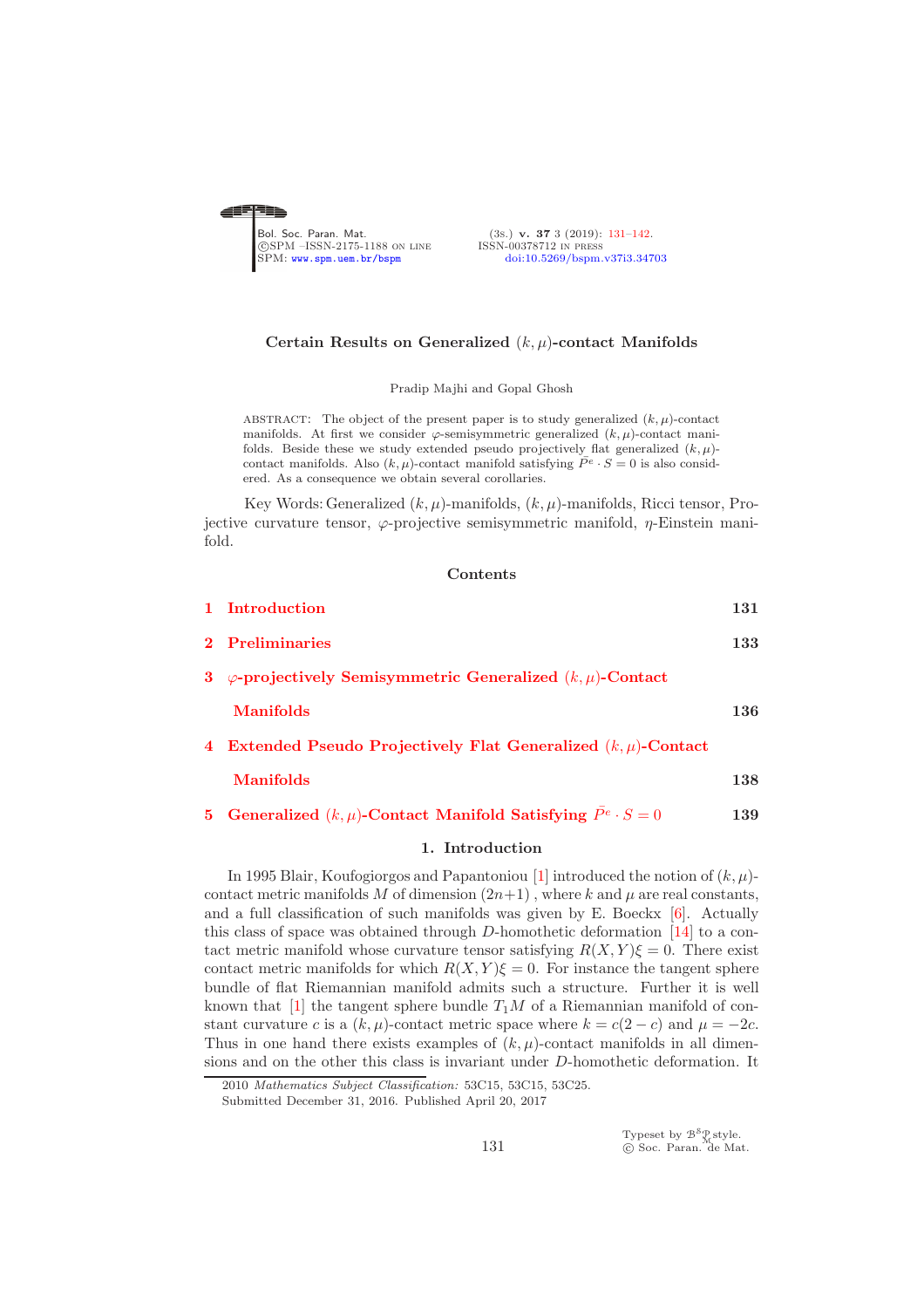is evident that the class of  $(k, \mu)$ -contact manifolds contains the class of Sasakian manifolds, in which  $k = 1$ . Assuming k,  $\mu$  be smooth functions, T. Koufogiorgos and C. Tsichlias introduced the notion of generalized  $(k, \mu)$ -contact metric manifolds and gave several examples [\[9\]](#page-10-4). Also in [\[9\]](#page-10-4), the authors proved that the generalized  $(k, \mu)$ -contact metric manifolds exist only for dimension 3 and hence we confined ourselves to the study of 3-dimensional generalized  $(k, \mu)$ -contact metric manifolds. The  $(k, \mu)$ -contact metric manifold is of our special interest as it contains both the Sasakian and non-Sasakian cases. Let M be a  $(2n + 1)$ -dimensional Riemannian manifold with metric g and let  $\chi(M)$  be the set of all differentiable vector fields on M. The Ricci operator Q of  $(M, g)$  is defined by  $g(QX, Y) = S(X, Y)$ , where S denotes the Ricci tensor of type  $(0, 2)$  on M and  $X, Y \in \chi(M)$ . In a Riemannian manifold, if there exist a one-to-one correspondence between each coordinate neighborhood of M and a domain in Euclidean space such that any geodesic of the Riemannian manifold corresponds to a straight line in the Euclidean space, then M is said to be locally projectively flat. For  $n \geq 1$ , M is locally projectively flat if and only if the well known projective curvature tensor  $P$  vanishes. Here  $P$  is defined by [\[13\]](#page-10-5)

<span id="page-1-0"></span>
$$
P(X,Y)Z = R(X,Y)Z - \frac{1}{2n}[S(Y,Z)X - S(X,Z)Y],
$$
\n(1.1)

for all  $X, Y, Z \in \chi(M)$ , where R is the curvature tensor and S is the Ricci tensor of type  $(0, 2)$ . In fact, M is projectively flat if and only if it is of constant curvature. Thus the projective curvature tensor is the measure of the failure of a Riemannian manifold to be of constant curvature.

Recently B. Prasad [\[12\]](#page-10-6) introduced a new type of curvature tensor which is known as pseudo projective curvature tensor and is defined by

<span id="page-1-1"></span>
$$
\bar{P}(X,Y)Z = aR(X,Y)Z + b[S(Y,Z)X - S(X,Z)Y] - \frac{r}{(2n+1)}[\frac{a}{2n} + b][g(Y,Z)X - g(X,Z)Y],
$$
\n(1.2)

where R is the curvature tensor, S is the Ricci tensor of type  $(0, 2)$ , r is the scalar curvature of the manifold and  $a, b$  are non-zero constant. For a Riemannian manifold if  $a + 2b = 0$ , then  $\overline{P} = aP$ . Thus in a Riemannian manifold projective curvature tensor is a particular case of pseudo projective curvature tensor. Now we define extended pseudo projective curvature tensor  $\bar{P}^e$  of type (1,3) as

follows:

<span id="page-1-2"></span>
$$
\begin{aligned}\n\bar{P}^e(X,Y)Z &= \bar{P}(X,Y)Z - \eta(X)\bar{P}(\xi,Y)Z \\
&\quad -\eta(Y)\bar{P}(X,\xi)Z - \eta(Z)\bar{P}(X,Y)\xi.\n\end{aligned} \tag{1.3}
$$

From the definition of extended pseudo projective curvature tensor it is clear that if the manifold is pseudo projectively flat then it is also extended pseudo projectively flat, but converse is not true, in general.

In 2006, Venkatasha and C. S. Bagewadi  $[16]$  studied pseudo projective  $\varphi$ -recurrent Kenmotsu manifold. Later C. S. Bagewadi et. al. [\[5\]](#page-10-8) studied pseudo projective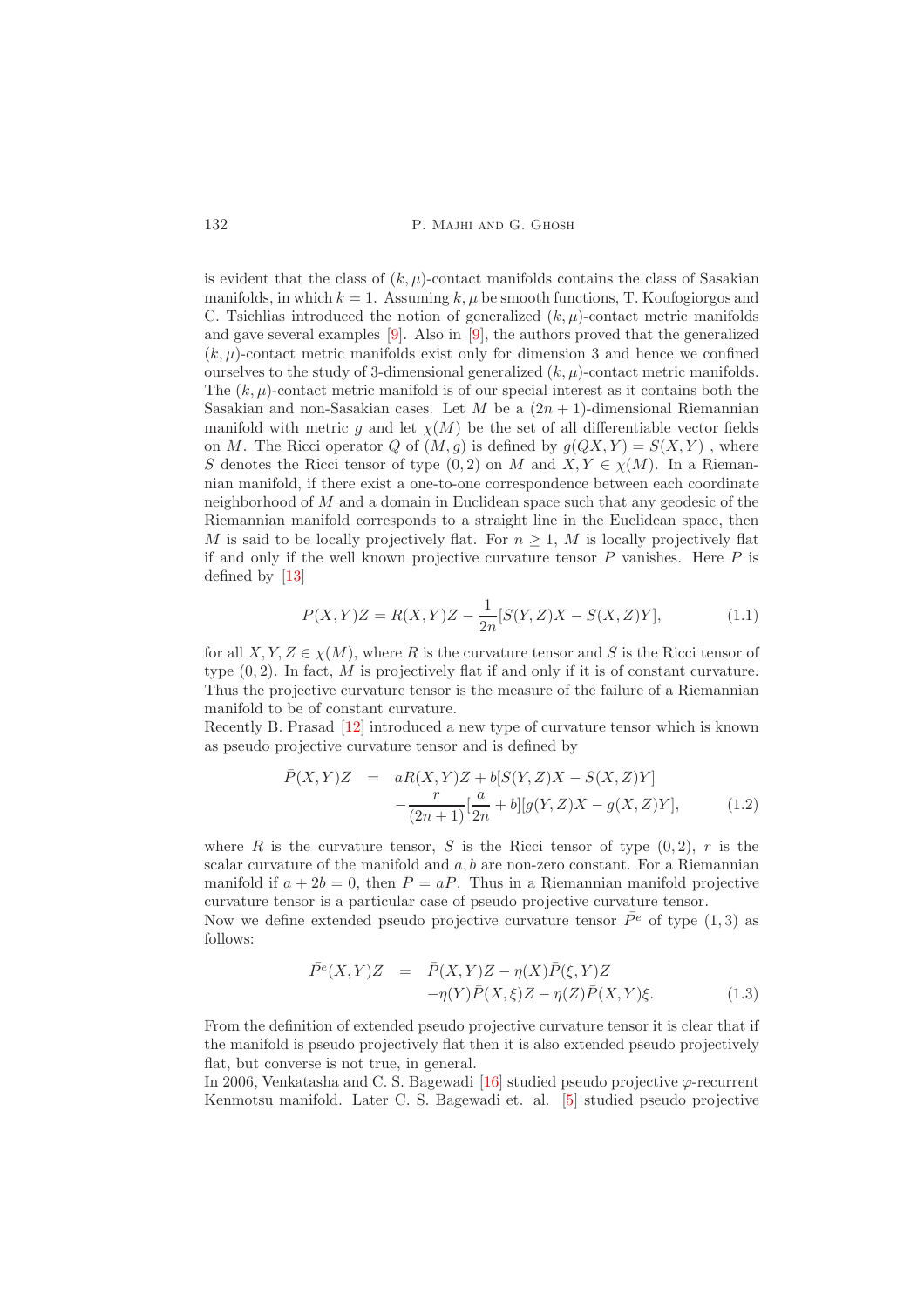curvature tensor of a contact metric manifold. In  $([10], [11])$  $([10], [11])$  $([10], [11])$ , the authors have extended this notion to Kenmotsu manifolds, Sasakian manifolds, LP-Sasakian manifolds and  $(k, \mu)$ -contact manifolds and obtain the condition for these manifolds to be of Einstein,  $\eta$ -Einstein and pseudo projectively flat.

Motivated by the above studies, in this paper we study extended pseudo projectively flat and the curvature condition  $\bar{P}^e \cdot S = 0$  in generalized  $(k, \mu)$ -contact manifold. Besides this in this paper we study  $\varphi$ -projectively semisymmetric generalized  $(k, \mu)$ -contact manifolds.

The paper is organized as follows:

After brief introduction in Section 2, we discuss about some preliminaries that will be used in the later sections. In section 3, we consider  $\varphi$ -semisymmetric generalized  $(k, \mu)$ -contact manifolds and prove that a  $\varphi$ -projectively semisymmetric non-Sasakian generalized  $(k, \mu)$ -contact manifold is an  $N(k)$ -contact manifold. Section 4 is devoted to study extended pseudo projectively flat generalized  $(k, \mu)$ -contact manifolds. Finally, we consider  $(k, \mu)$ -contact manifold satisfying  $\bar{P}^e \cdot S = 0$ . As a consequence we obtain several corollaries.

#### 2. Preliminaries

<span id="page-2-0"></span>A  $(2n+1)$ -dimensional smooth manifold M is said to admit an almost contact metric structure if it admits a tensor field  $\varphi$  of type (1, 1), a vector field  $\xi$  and a 1-form  $\eta$  satisfying  $([2], [3])$  $([2], [3])$  $([2], [3])$ 

<span id="page-2-1"></span>(a) 
$$
\varphi^2 = -I + \eta \otimes \xi
$$
, (b)  $\eta(\xi) = 1$ , (c)  $\varphi \xi = 0$ , (d)  $\eta \circ \varphi = 0$ . (2.1)

An almost contact metric structure is said to be normal if the almost complex structure J on the product manifold is defined by

$$
J(X, f\frac{d}{dt}) = (\varphi X - f\xi, \eta(X)\frac{d}{dt})
$$

is integrable, where X is tangent to M, t is the coordinate of  $\mathbb R$  and f is the smooth function on  $M \times \mathbb{R}$ . Let g be a compatible Riemannian metric with almost contact structure  $(\varphi, \eta, \xi)$ , that is,

<span id="page-2-2"></span>
$$
g(\varphi X, \varphi Y) = g(X, Y) - \eta(X)\eta(Y). \tag{2.2}
$$

Then M becomes an almost contact metric structure  $(\varphi, \xi, \eta, g)$ . From (2.1) it can be easily seen that

<span id="page-2-3"></span>(a) 
$$
g(X, \varphi Y) = -g(\varphi X, Y),
$$
 (b)  $g(X, \xi) = \eta(X).$  (2.3)

for all vector fields  $X, Y$ . An almost contact metric structure becomes a contact metric structure if

$$
g(X, \varphi Y) = d\eta(X, Y),\tag{2.4}
$$

for all vectors fields X, Y. The 1-form  $\eta$  is called a contact form and  $\xi$  is its characteristic vector field. We define a (1, 1) tensor field h by  $h = \frac{1}{2} \mathcal{L}_{\xi} \varphi$ , where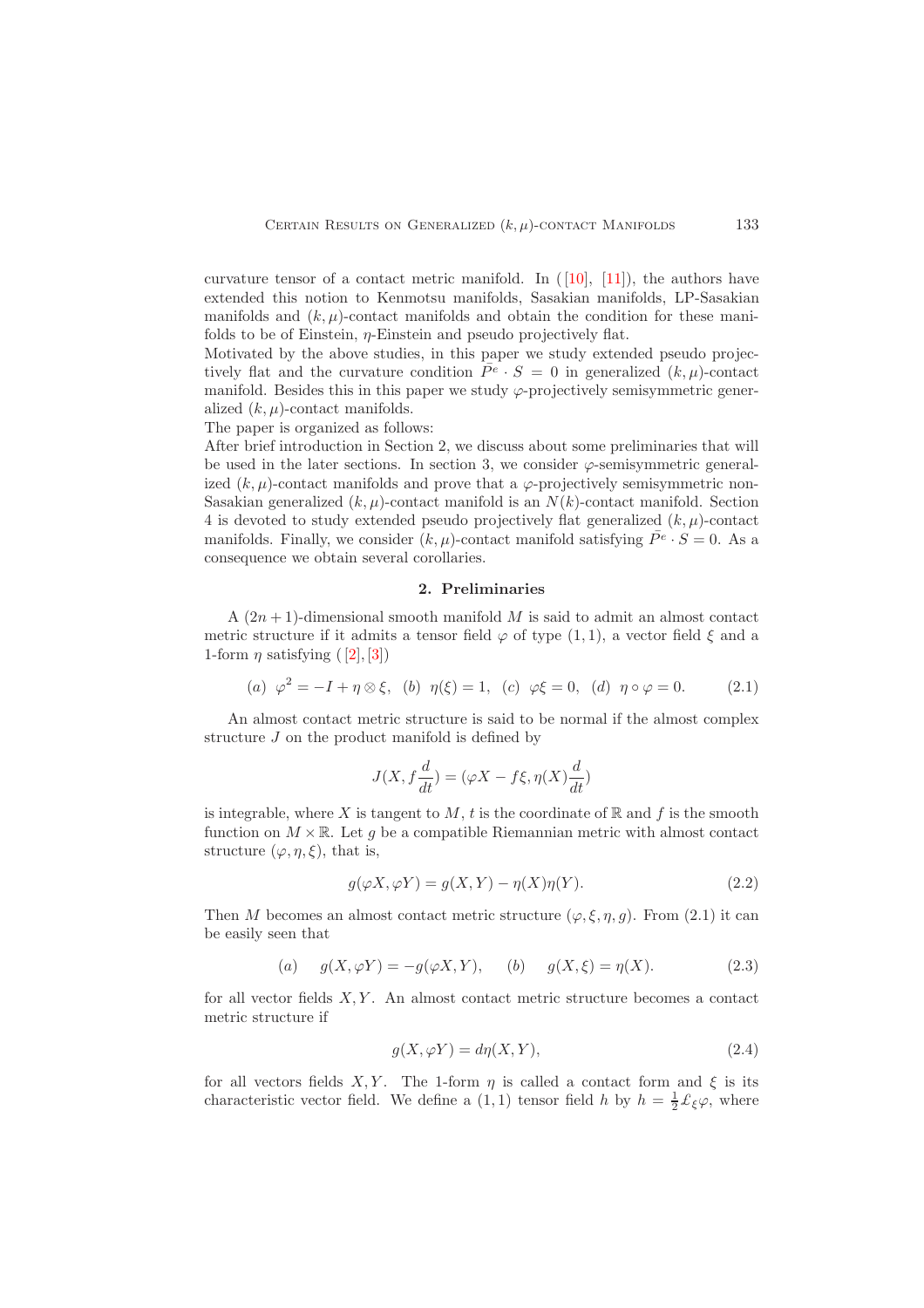$\mathcal L$  denote the Lie derivative. Then  $h$  is symmetric and satisfies the conditions  $h\varphi = -\varphi h$ ,  $Tr.h = Tr.\varphi h = 0$  and  $h\xi = 0$ . Also

$$
\nabla_X \xi = -\varphi X - \varphi hX. \tag{2.5}
$$

holds in a contact metric manifold. A normal contact manifold is a Sasakian manifold. An almost contact metric manifold is a Sasakian manifold if and only if

$$
(\nabla_X \varphi)(Y) = g(X, Y)\xi - \eta(Y)X,\tag{2.6}
$$

where  $X, Y \in \chi(M)$  and  $\nabla$  is the Levi-Civita connection of the Riemannian metric g. A contact metric manifold  $M^{2n+1}(\varphi,\xi,\eta,g)$  for which  $\xi$  is a Killing vector is said to be a K-contact metric manifold. A Sasakian manifold is K-contact but not conversely. However a 3-dimensional K-contact manifold is Sasakian. It is known that the tangent sphere bundle of a flat Riemannian manifold admits a contact metric structure satisfying  $R(X, Y)\xi = 0$ . On the other hand, on a Sasakian manifold the following relation holds

$$
R(X,Y)\xi = \eta(Y)X - \eta(X)Y.
$$
\n(2.7)

As a generalization of both  $R(X, Y)\xi = 0$  and the Sasakian case: D.E. Blair, T. Koufogiorgos and B. J. Papantoniou [\[1\]](#page-10-1) introduced the  $(k, \mu)$ -nullity distribution on a contact metric manifold and gave several reasons for studying it.

The  $(k, \mu)$ -nullity distribution  $N(k, \mu)$  [\[1\]](#page-10-1) of a contact metric manifold M is defined by

$$
N(k,\mu) : p \longrightarrow N_p(k,\mu)
$$
  
= { $W \in T_pM : R(X,Y)W = (kI + \mu h)(g(Y,W)X - g(X,W)Y)$ },

for all  $X, Y \in TM$ , where  $(k, \mu) \in \mathbb{R}^2$ . Thus we have

<span id="page-3-0"></span>
$$
R(X,Y)\xi = (kI + \mu h)R_0(X,Y)\xi,
$$
\n
$$
(2.8)
$$

where  $R_0(X, Y)\xi = \eta(Y)X - \eta(X)Y$ .

A contact metric manifold M with  $\xi \in N(k,\mu)$  is called a  $(k,\mu)$ -contact metric manifold. If  $\mu = 0$ , the  $(k, \mu)$ -nullity distribution reduces to k-nullity distribution [\[15\]](#page-10-13). The k-nullity distribution  $N(k)$  of a Riemannian manifold is defined by [\[15\]](#page-10-13)

$$
N(k): p \longrightarrow N_p(k) = \{ Z \in T_pM : R(X,Y)Z = k[g(Y,Z)X - g(X,Z)Y] \},
$$

k being a constant. If the characteristic vector field  $\xi \in N(k)$ , then we call a contact metric manifold a  $N(k)$ -contact metric manifold. If  $k = 1$ , then the manifold is Sasakian and if  $k = 0$ , then the manifold is locally isometric to the product  $E^{n+1}(0) \times S^n(4)$  for  $n > 1$  and flat for  $n = 1$ .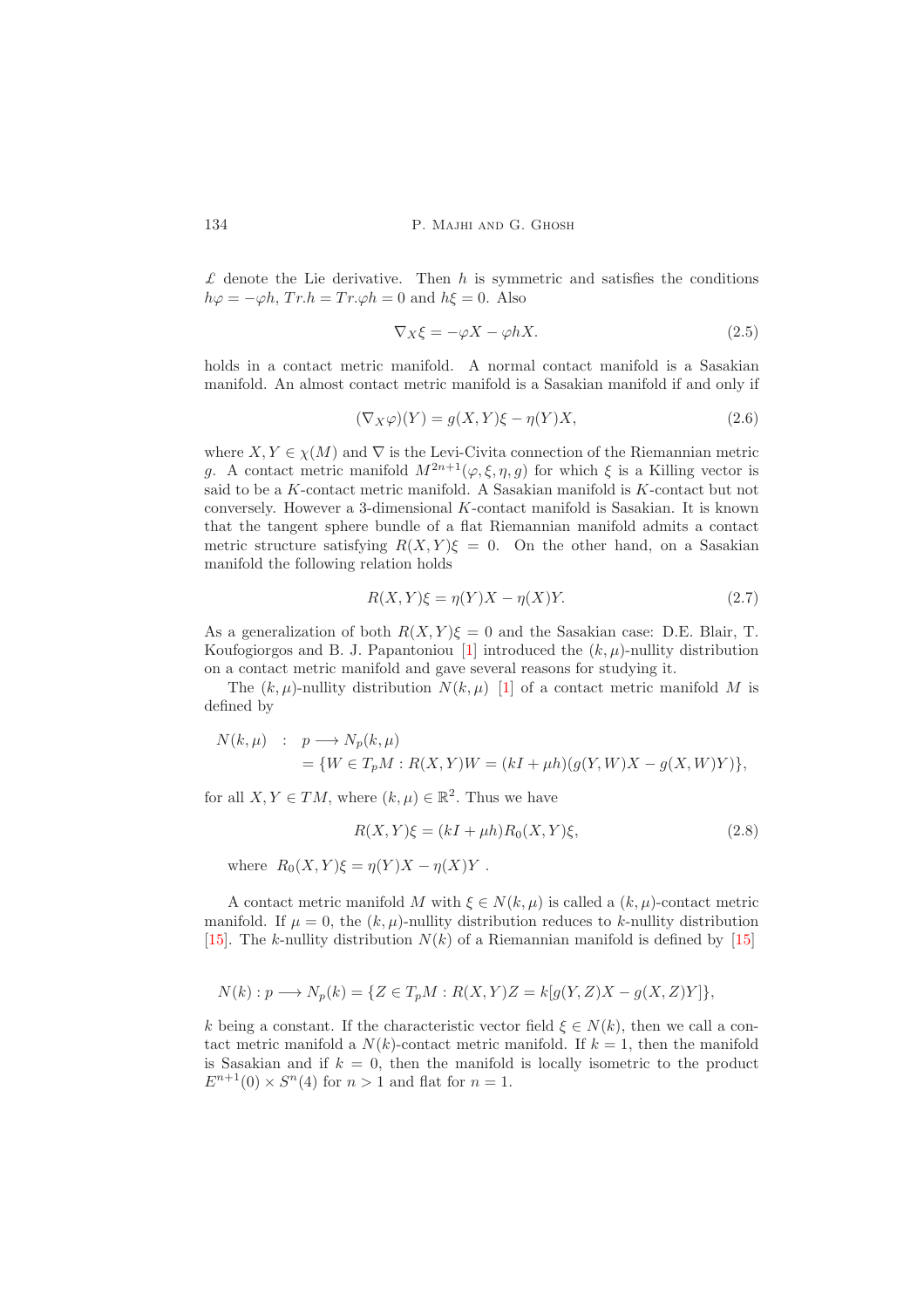Moreover, in a  $(k, \mu)$  -contact manifold the following relation holds :

<span id="page-4-2"></span>
$$
h^2 = (k-1)\varphi^2, k \le 1.
$$
\n(2.9)

$$
R(\xi, X)Y = k[g(X, Y)\xi - \eta(Y)X] + \mu[g(hX, Y)\xi - \eta(Y)hX],
$$
\n(2.10)

<span id="page-4-1"></span>
$$
S(X,Y) = [2(n-1) - n\mu]g(X,Y) + [2(n-1) + \mu]g(hX,Y) + [2(1-n) + n(2k+\mu)]\eta(X)\eta(Y), n \ge 1.
$$
 (2.11)

<span id="page-4-3"></span>
$$
QX = [2(n-1) - n\mu]X + [2(n-1) + \mu]hX
$$
  
+[2(1-n) + n(2k+\mu)]\eta(X)\xi, n \ge 1. (2.12)

$$
S(X,\xi) = 2nk\eta(X),\tag{2.13}
$$

$$
Q\xi = 2nk\xi,\tag{2.14}
$$

<span id="page-4-0"></span>
$$
(\nabla_X \eta)Y = g(X + hX, \varphi Y), \tag{2.15}
$$

$$
(\nabla_X h)Y = (1 - k)g(X, \varphi Y)\xi + g(X, h\varphi Y)\xi + \eta(Y)(h(\varphi X + \varphi hX))
$$
  
-
$$
\mu\eta(X)\varphi hY.
$$
 (2.16)

A generalized  $(k, \mu)$ -contract manifold  $M^3$   $(\varphi, \xi, \eta, g)$  is a  $(k, \mu)$ -contract manifold in which  $k, \mu$  are smooth functions  $M^3$ . A generalized  $(k, \mu)$  contract metric manifold does not exist for dimension greater then three [\[9\]](#page-10-4). In a generalized  $(k, \mu)$ -contact metric manifold  $M^3(\varphi, \xi, \eta, g)$ , beside the relations  $(2.1) - (2.15)$  $(2.1) - (2.15)$  the following relations also hold [\[9\]](#page-10-4)

$$
\xi k = 0,\tag{2.17}
$$

$$
h\,\operatorname{grad}\,\mu = \operatorname{grad}\,k.\tag{2.18}
$$

Generalized  $(k, \mu)$ -contact manifolds have been studied by several authors such as Gouli-Andreou et al. [\[8\]](#page-10-14), Yildiz et. al. [\[18\]](#page-10-15), De et al. [\[7\]](#page-10-16) and many others.

**Definition 2.1.** *A generalized*  $(k, \mu)$ -contact manifold is said to be  $\varphi$ -projectively *semisymmetric if*

$$
(P(X,Y)\cdot\varphi)Z=0,
$$

*for all smooth vector fields* X, Y, Z*.*

Now we state the following Lemma and Proposition which will be used latter.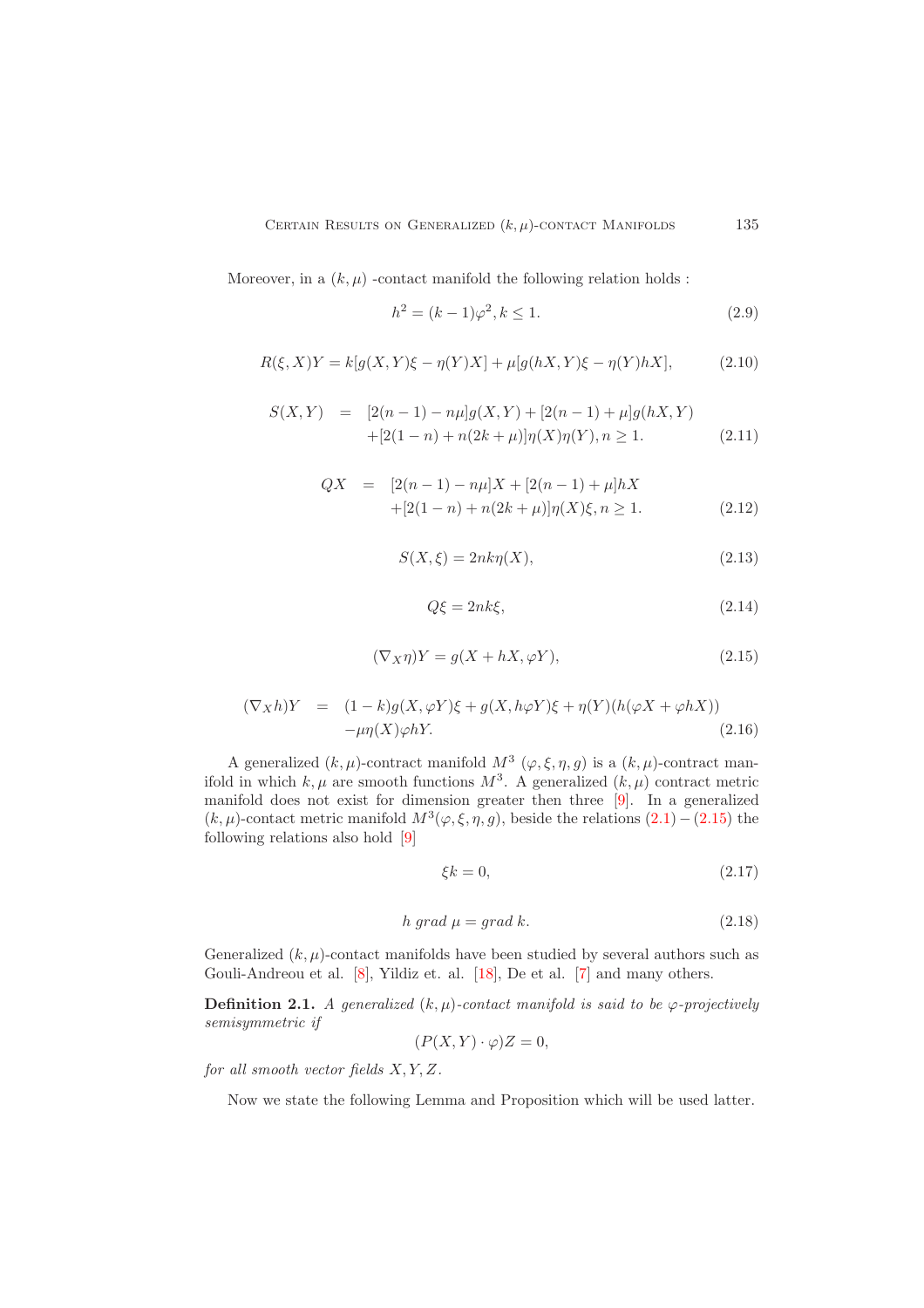Lemma 2.2. *[\[4\]](#page-10-17) Let* M<sup>3</sup> *be a contact metric manifold with contact metric structure*  $(\varphi, \xi, \eta, g)$ *. Then the following conditions are equivalent:* (a)  $M^3$  is  $\eta$ -Einstein manifold, (b)  $Q\varphi = \varphi Q$ , (c) ξ *belongs to the* k*-nullity distribution.*

Proposition 2.3. [\[17\]](#page-10-18) In a non-Sasakian  $(k, \mu)$ -contact metric manifold, the fol*lowing are equivalent :* (a) η*-Einstein manifold,* (b)  $Q\varphi = \varphi Q$ .

# <span id="page-5-0"></span>3.  $\varphi$ -projectively Semisymmetric Generalized  $(k, \mu)$ -Contact Manifolds

In this section we deal with  $\varphi$ -projectively semisymmetric generalized  $(k, \mu)$ contact manifolds. Suppose

$$
(P(X, Y) \cdot \varphi)W = 0.
$$

Then

<span id="page-5-1"></span>
$$
P(X,Y)\varphi W - \varphi(P(X,Y)W) = 0.
$$
\n(3.1)

Using  $(1.1)$ ,  $(2.8)$  $(2.8)$  and  $(2.11)$  $(2.11)$  in  $(3.1)$  yields

<span id="page-5-3"></span>
$$
0 = \{(1-k)[g(\varphi Y, W)\eta(X) - g(\varphi X, W)\eta(Y)] - (1-\mu)[g(\varphi hY, W)\eta(X) - g(\varphi hX, W)\eta(Y)]\}\xi - g(Y + hY, W)(\varphi X, \varphi hX) +g(X + hX, W)(\varphi Y, \varphi hY) - g(\varphi Y + \varphi hY, W)(X + hX) +g(\varphi X + \varphi hX, W)(Y + hY) - \eta(W)\{(1-k)[\eta(X)\varphi Y - \eta(Y)\varphi X] + (1-\mu)[\eta(X)\varphi hY - \eta(Y)\varphi hX]\} - \frac{1}{2}[S(Y, \varphi W)X - S(X, \varphi W)Y -S(Y, W)\varphi X + S(X, W)\varphi Y].
$$
\n(3.2)

Putting  $Y = W = \xi$  in the above equation yields

<span id="page-5-2"></span>
$$
\mu(\varphi hX) = 0.\tag{3.3}
$$

Taking inner product with  $Y$  in  $(3.3)$  $(3.3)$  implies

$$
\mu g(\varphi hX, Y) = 0.
$$

Therefore  $\mu = 0$ , since  $g(\varphi hX, Y) \neq 0$  for non-Sasakian generalized  $(k, \mu)$ -contact manifold . Therefore we can state the following:

**Theorem 3.1.** *A*  $\varphi$ -projectively semisymmetric non-Sasakian generalized  $(k, \mu)$ *contact manifold is an* N(k)*-contact manifold.*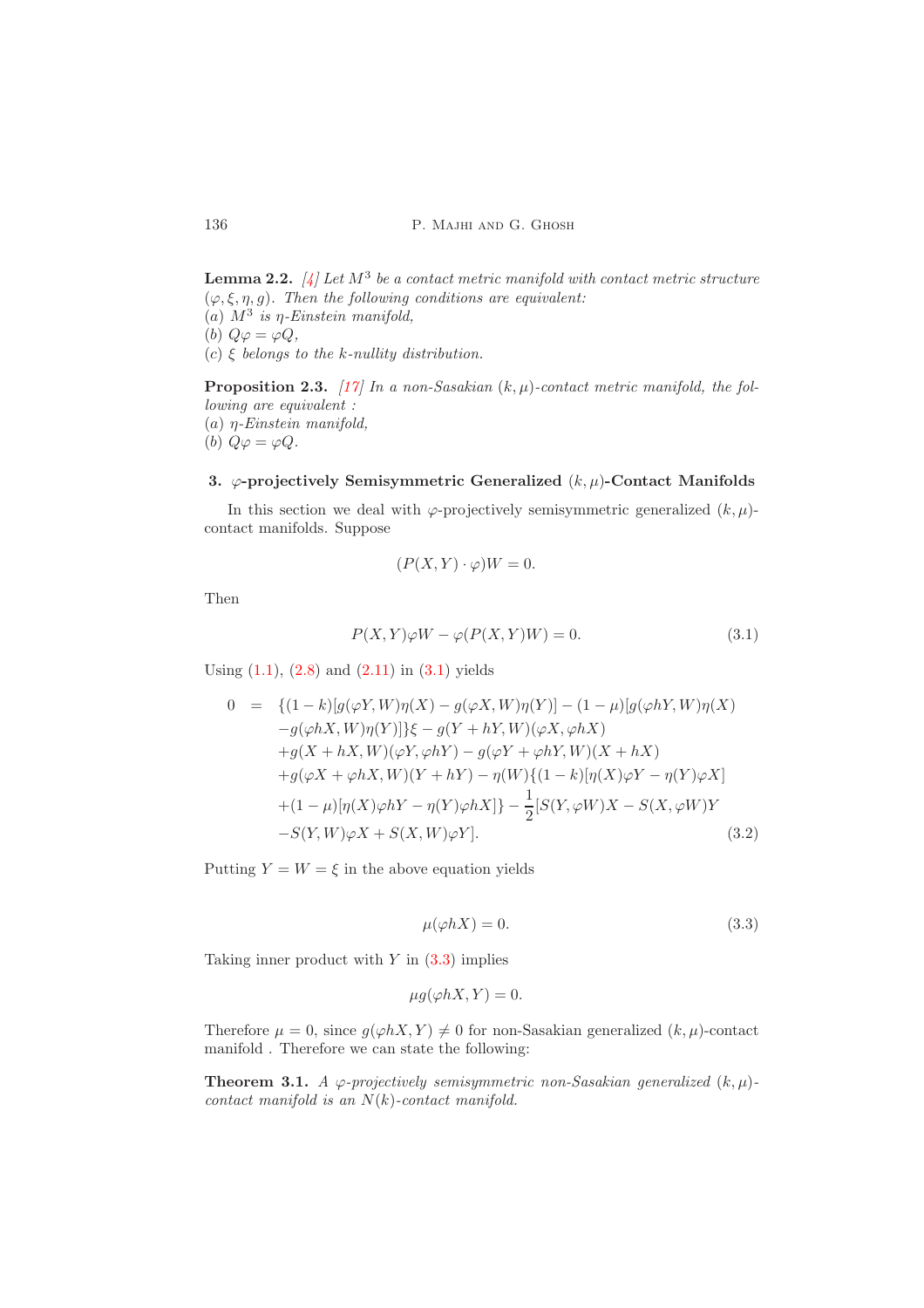Now taking inner product with  $Z$  in  $(3.2)$  yields

$$
0 = \{(1-k)[g(\varphi Y, W)\eta(X) - g(\varphi X, W)\eta(Y)] - (1-\mu)[g(\varphi hY, W)\eta(X) - g(\varphi hX, W)\eta(Y)]\eta(Z) - g(Y + hY, W)[g(\varphi X, Z) + g(\varphi hX, Z)]+g(X + hX, W)[g(\varphi Y, Z) + g(\varphi hY, Z)] - g(\varphi Y + \varphi hY, W)[g(X, Z) +g(hX, Z)] + g(\varphi X + \varphi hX, W)[g(Y, Z) + g(hY, Z)]- \eta(W)\{(1-k)[\eta(X)g(\varphi Y, Z) - \eta(Y)g(\varphi X, Z)] + (1-\mu)[\eta(X)g(\varphi hY, Z) - \eta(Y)g(\varphi hX, Z)]\} - \frac{1}{2}[S(Y, \varphi W)g(X, Z) - S(X, \varphi W)g(Y, Z) -S(Y, W)g(\varphi X, Z) + S(X, W)g(\varphi Y, Z)]. \tag{3.4}
$$

Contracting  $Y$  and  $Z$  in the above equation yields

$$
0 = (k-3)g(\varphi X, W) + (2+\mu)g(\varphi hX, W) - 2g(h\varphi W, hX) + S(X, \varphi W) + \frac{1}{2}S(\varphi X, W).
$$
 (3.5)

Replacing W by  $\varphi W$  in the above equation we have

<span id="page-6-0"></span>
$$
0 = (k-3)g(\varphi X, \varphi W) + (2+\mu)g(\varphi hX, \varphi W) + 2g(\varphi hW, \varphi hX) + S(\varphi X, \varphi W) + \frac{1}{2}S(\varphi X, \varphi W).
$$
\n(3.6)

Using  $(2.2)$  and  $(2.11)$  $(2.11)$  in  $(3.6)$  $(3.6)$  implies,

<span id="page-6-1"></span>
$$
0 = (k - 3 - 2\mu)[g(X, W) - \eta(X)\eta(W)] + (3\mu + 1)g(hX, W) + g(h2W, X).
$$
 (3.7)

Using  $(2.9)$  in  $(3.7)$  $(3.7)$  yields

<span id="page-6-2"></span>
$$
0 = (k-3-2\mu)[g(X,W) - \eta(X)\eta(W)] + (3\mu+1)g(hX,W) +(k-1)g(\varphi^2W,X).
$$
 (3.8)

Using  $(2.1)$  in  $(3.8)$  $(3.8)$  we get

$$
-2(\mu+1)g(X,W) + 2(\mu+1)\eta(X)\eta(W) + (3\mu+1)g(hX,W) = 0.
$$
 (3.9)

Putting the value of  $g(hX, W)$  from  $(2.11)$  $(2.11)$  in the above equation yields

$$
S(X,W) = \left(\frac{\mu(5\mu+3)}{3\mu+1}\right)g(X,W) + [2k + \frac{\mu(\mu-1)}{3\mu+1}]\eta(X)\eta(W).
$$

Thus we can state the following:

**Theorem 3.2.** *A*  $\varphi$ -projectively semisymmetric generalized  $(k, \mu)$ -contact manifold *reduces to an* η*-Einstein manifold.*

Thus in virtue of Prop 2.1 and Theorem 3.2 we can state the following: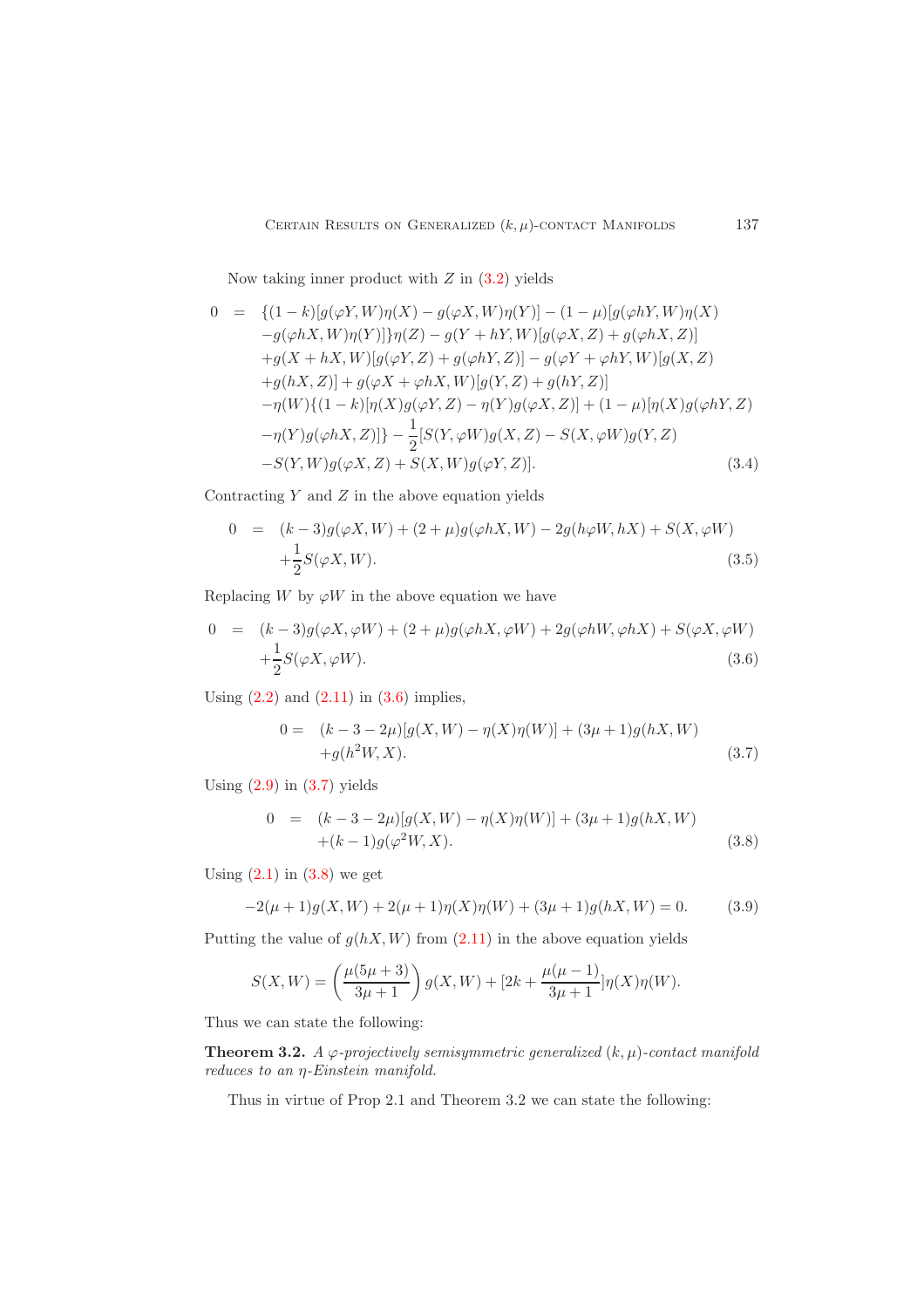Corollary 3.3. *Let* M *be a non-Sasakian* ϕ*-projectively semisymmetric generalized*  $(k, \mu)$ -contact manifold. Then the Ricci operator commutes with  $\varphi$ . That is,  $Q\varphi =$  $\varphi Q$ .

Suppose  $Q\varphi = \varphi Q$ . Then from (2.[12\)](#page-4-3)

$$
\mu h \varphi = 0. \tag{3.10}
$$

Therefore either  $\mu = 0$  or  $h\varphi = 0$ . Suppose  $h\varphi = 0$ , operating h both sides of this equation and using (2.[9\)](#page-4-2) we have  $(k-1)\varphi X = 0$ , that is,  $k = 1$  and consequently the manifold becomes Sasakian. Thus for a non-Sasakian generalized  $(k, \mu)$ -contact manifold, applying Lemma 2.1 we can state the following:

Corollary 3.4. Let  $M^3(\varphi,\xi,\eta,g)$  be a  $\varphi$ -projective semisymmetric non-Sasakian *generalized*  $(k, \mu)$  *contact metric manifold. Then the following conditions are equivalent:*

(a)  $M^3$  is  $\eta$ -Einstein manifold, (b)  $Q\varphi = \varphi Q$ ,

<span id="page-7-0"></span>(c) ξ *belongs to the* k*-nullity distribution.*

## 4. Extended Pseudo Projectively Flat Generalized  $(k, \mu)$ -Contact Manifolds

In this section we study extended pseudo projectively flat generalized  $(k, \mu)$ contact manifolds. From [\(2](#page-3-0).8) we have

$$
R(\xi, X)\xi = R_0(\xi, (kI + \mu h)X)\xi
$$
  
= 
$$
\eta((kI + \mu h)X)\xi - \eta(\xi)(kI + \mu h)X
$$
  
= 
$$
k\eta(X)\xi - kX - \mu hX.
$$
 (4.1)

Putting  $Z = \xi$  in [\(1.2\)](#page-1-1) we have

<span id="page-7-1"></span>
$$
\bar{P}(X,Y)\xi = aR(X,Y)\xi + b[S(Y,\xi)X - S(X,\xi)Y] \n- \frac{r}{(2n+1)}[\frac{a}{2n} + b][g(Y,\xi)X - g(X,\xi)Y].
$$
\n(4.2)

Using  $(2.11)$  $(2.11)$  in  $(4.2)$  $(4.2)$  we obtain

<span id="page-7-2"></span>
$$
\bar{P}(X,Y)\xi = a(kI + \mu h) - 2kb - \frac{r}{(2n+1)}[\frac{a}{2n} + b])R_0(X,Y)\xi.
$$
  
= 
$$
[(a + 2nb)(k - \frac{r}{(2n+1)})I + a\mu h]R_0(X,Y)\xi.
$$
 (4.3)

Also from the above equation,

$$
\bar{P}(\xi, X) = [(a + 2nb)(k - \frac{r}{2n(2n+1)})]R_0(X, \xi) + a\mu R_0(\xi, hX). \tag{4.4}
$$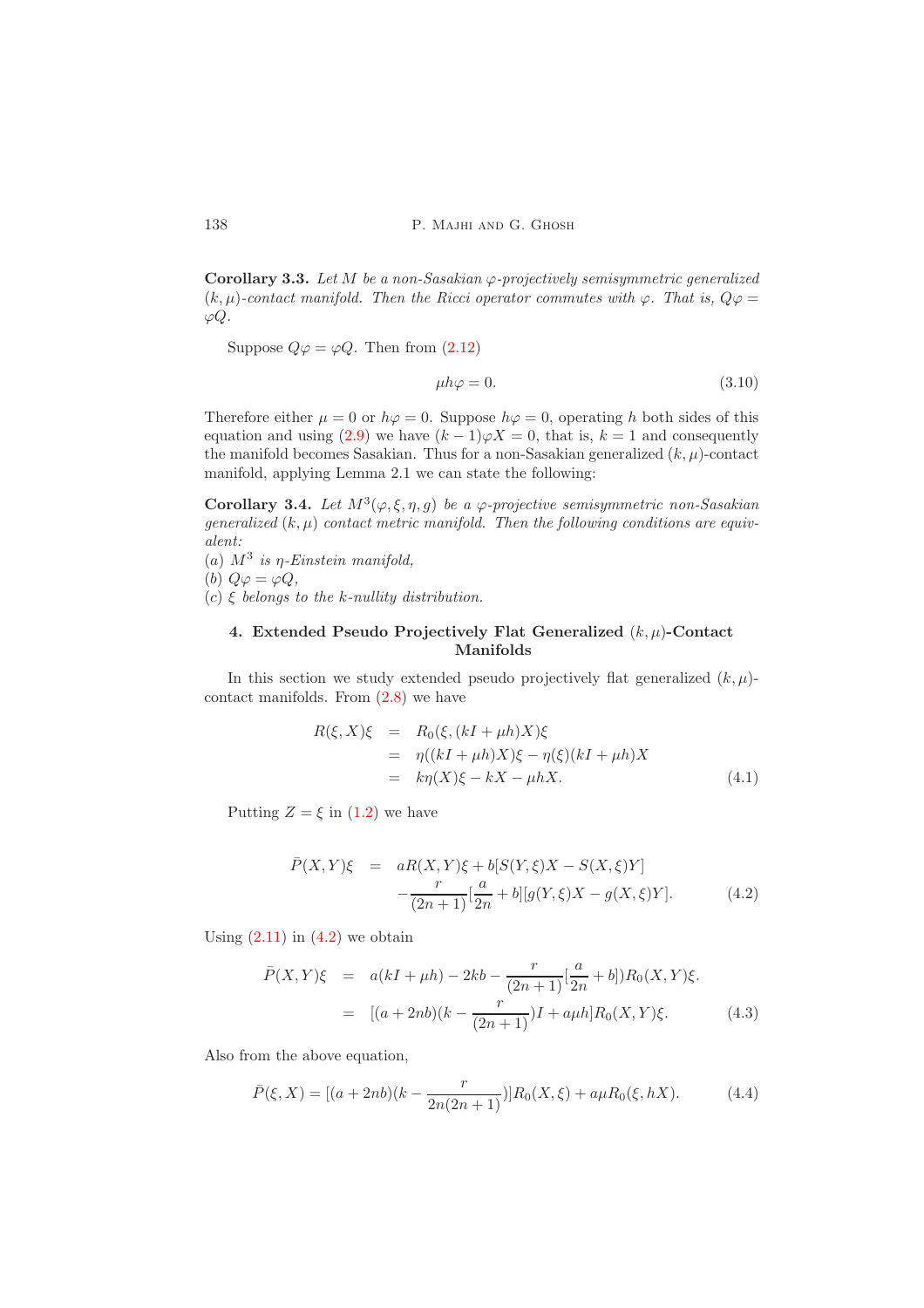Consequently, we have

$$
\bar{P}(\xi, X)\xi = [(a+2nb)(k-\frac{r}{2n(2n+1)})](\eta(X)\xi - X) - a\mu hX. \tag{4.5}
$$

Now putting  $Y = Z = \xi$  in [\(1](#page-1-2).3) we obtain

$$
0 = Pe(X,\xi)\xi = \bar{P}(X,\xi)\xi - \eta(X)\bar{P}(\xi,\xi)\xi
$$
  
 
$$
-\eta(\xi)\bar{P}(X,\xi)\xi - \eta(\xi)\bar{P}(X,\xi)\xi.
$$
 (4.6)

Therefore,

<span id="page-8-0"></span>
$$
0 = -\bar{P}(X,\xi)\xi.
$$
\n
$$
(4.7)
$$

Using  $(4.3)$  in  $(4.7)$  $(4.7)$  yields

<span id="page-8-1"></span>
$$
0 = (a+2b)(k - \frac{r}{6})(\eta(X)\xi - X) - a\mu hX.
$$
 (4.8)

Using  $(2.1)$  in  $(4.8)$  $(4.8)$  implies

<span id="page-8-2"></span>
$$
(a+2b)(\frac{2k+\mu}{3})\varphi^2 X = a\mu hX.
$$
\n(4.9)

Using  $(2.9)$  $(2.9)$  in  $(4.9)$  we have

$$
(a+2b)(2k+\mu)h^2X = 3a\mu(k-1)hX.
$$
\n(4.10)

Therefore,

$$
h^{2} = \frac{3a\mu(k-1)}{(a+2b)(2k+\mu)}h.
$$

Taking trace on both sides of the above equation we have

<span id="page-8-3"></span>
$$
Tr.h^2 = 0.\t\t(4.11)
$$

Using  $(2.9)$  in  $(4.11)$  $(4.11)$  yields

 $k=1$ .

Thus we have:

**Theorem 4.1.** An extended pseudo projectively flat generalized  $(k, \mu)$ -contact man*ifold is a Sasakian manifold.*

As a corollary we obtain the following:

Corollary 4.2. *A pseudo projectively flat generalized*  $(k, \mu)$ -contact manifold is a *Sasakian manifold.*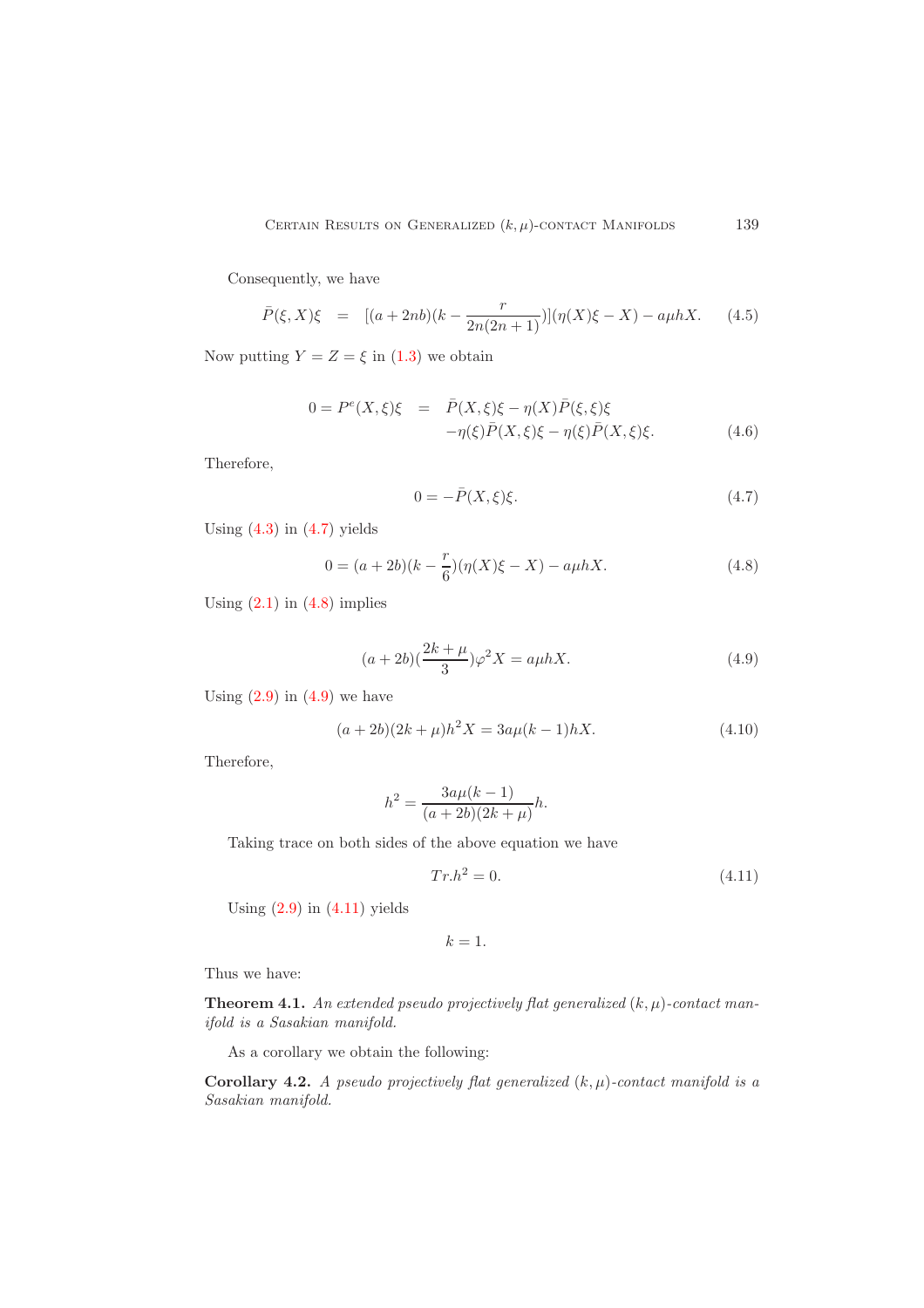# 5. Generalized  $(k,\mu)$ -Contact Manifold Satisfying  $\bar{P}^e \cdot S = 0$

<span id="page-9-0"></span>In this section we characterize a generalized  $(k, \mu)$ -contact manifold satisfying the curvature condition  $(\bar{P}^e(X, Y) \cdot S)(U, V) = 0.$ 

Now using  $(2.3)$  $(2.3)$ ,  $(2.11)$  $(2.11)$  and  $(2.12)$  $(2.12)$  we have,

<span id="page-9-2"></span>
$$
\bar{P}^{e}(\xi, Y)U = (a+2b)[(k-\frac{r}{6})\eta(U)Y - (k+\frac{r}{3})\eta(X)\eta(Y)\xi \n+ a\mu\eta(U)hY].
$$
\n(5.1)

Putting  $U = \xi$  in the above equation we obtain,

<span id="page-9-3"></span>
$$
\bar{P}(\xi, Y)\xi = (a+2b)[(k-\frac{r}{6})Y - (k+\frac{r}{3})\eta(Y)\xi \n+a\mu hY].
$$
\n(5.2)

Suppose

$$
(\bar{P}^e(X, Y) \cdot S)(U, V) = 0.
$$

Then

<span id="page-9-1"></span>
$$
S(\bar{P}^e(X,Y)U,V) + S(U,\bar{P}^e(X,Y)V) = 0.
$$
\n(5.3)

Putting  $X = V = \xi$  in [\(5](#page-9-1).3) we have

<span id="page-9-4"></span>
$$
S(\bar{P}^e(\xi, Y)U, \xi)) + S(U, \bar{P}^e(\xi, Y)\xi) = 0.
$$
\n(5.4)

Using  $(5.1)$  and  $(5.2)$  $(5.2)$ , in  $(5.4)$  $(5.4)$ , we get

<span id="page-9-5"></span>
$$
0 = -(a+2b)(\frac{rk}{3} - 2k^2)\eta(Y)\eta U + (a+2b)(k+\frac{r}{6})S(Y,U)]
$$
  
+a $\mu S(hX,Y).$  (5.5)

From  $(2.11)$  $(2.11)$  in  $(5.5)$  $(5.5)$  yields

<span id="page-9-6"></span>
$$
0 = -(a+2b)(\frac{rk}{3} - 2k^2)\eta(Y)\eta(U) + (a+2b)(k+\frac{r}{6})S(Y,U)
$$
  
 
$$
+a\mu[-\mu g(hY,U) + \mu g(h^2Y,U)].
$$
 (5.6)

.

Using  $(2.1)$  and  $(2.11)$  $(2.11)$  in  $(5.6)$  $(5.6)$  yields

$$
S(Y, U) = \alpha g(Y, U) + \beta \eta(X)\eta(Y),
$$

where

$$
\alpha = \frac{3ak}{(a+2b)(4k-\mu) - 3a\mu}
$$

and

$$
\beta = \frac{-k(a+2b)(3a-2\mu-4k)}{(a+2b)(4k-\mu)-3a\mu}
$$

Thus we can state the following:

**Theorem 5.1.** *A generalized*  $(k, \mu)$ -contact manifold satisfying the curvature condition  $\bar{P}^e \cdot S = 0$  is an  $\eta$ -Einstein manifold, if  $a + 2b \neq 0$  and Einstein manifold if  $a + 2b = 0$ .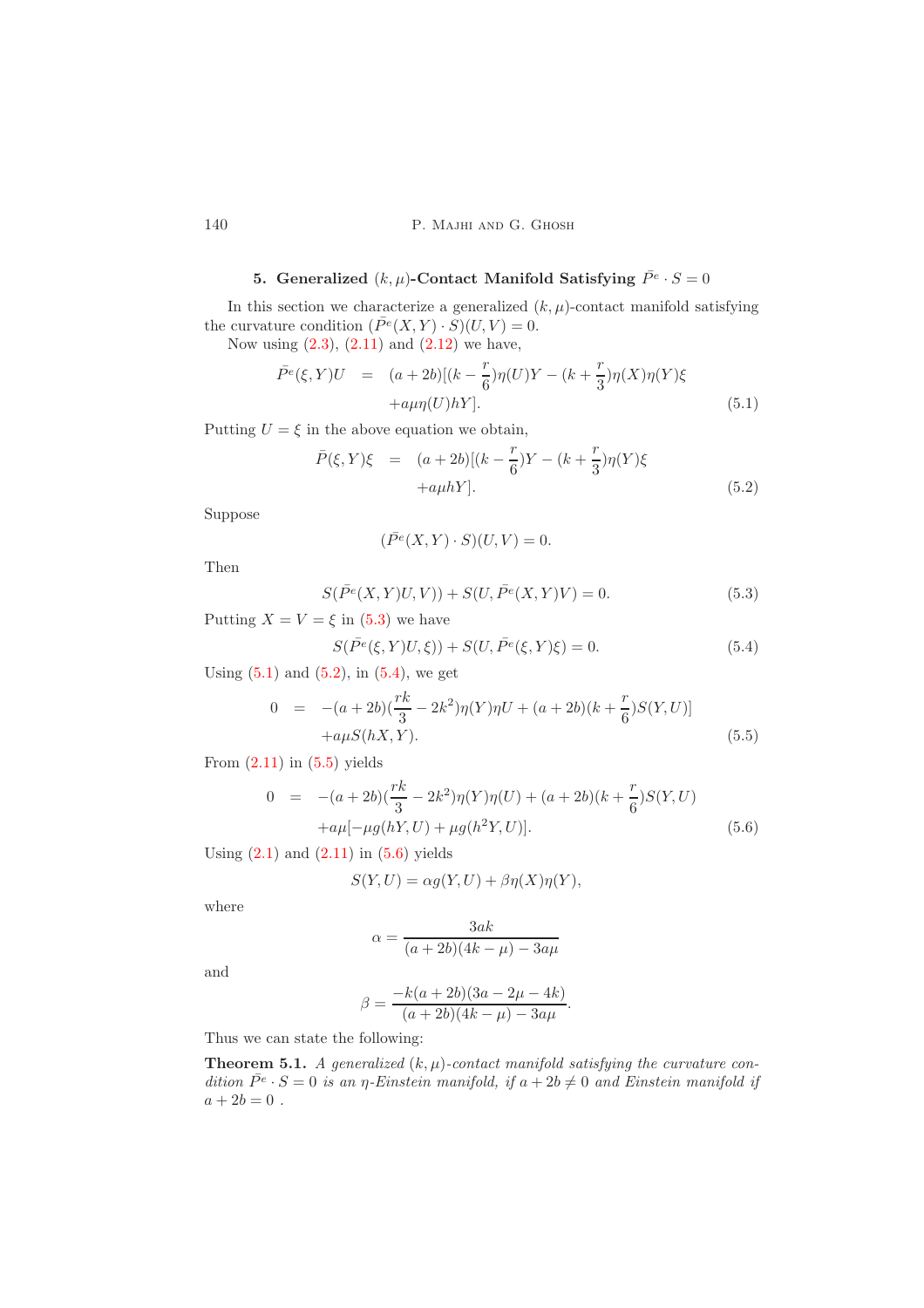#### Acknowledgments

The authors are thankful to the referee for his/her valuable suggestions towards improvement of the paper.

#### <span id="page-10-0"></span>References

- <span id="page-10-1"></span>1. Blair, D. E., Koufogiorgos, T., Papantoniou, B. J., *Contact metric manifolds satisfying a nullity condition,* Israel J. Math. 91, 189-214, (1995).
- <span id="page-10-11"></span>2. Blair, D. E., *Contact manifolds in Riemannian geomatry,* Lecture notes in math., springerverlag, 509, (1976).
- <span id="page-10-12"></span>3. Blair, D. E., *Riemannian geomatry of contact and Sympletic Manifolds ,* Progress in Math., Birkhuser, Boston, 203, (2002).
- <span id="page-10-17"></span>4. Blair, D. E.,Koufogiorgos, T., Sharma, R., *A classification of* 3*-dimensional contact metric manifolds with*  $Q\varphi = \varphi Q$ , Kodai Math. J., 13, 391-401, (1990).
- <span id="page-10-8"></span>5. Bagewadi, C. S., Prakasha, D. G., Venkatasha., *On pseudo projective curvature tensor of a contact metric manifold,* Sut. J. Math., 43, 115-126, (2007).
- <span id="page-10-2"></span>6. Boeckx, E., *A full clasification of contact metric*  $(k, \mu)$ - spaces, Illinois J. Math., 44, 212-219,  $(2000).$
- <span id="page-10-16"></span>7. De, U. C., Samui. S., *Quasi-conformal curvature tensor on generalized* (k, µ)*-contact metric manifolds,* Acta Univ. Apulensis Math. Inform., 40, 291-303, (2014).
- <span id="page-10-14"></span>8. Gouli-Andreou., Xenos, P. J., *A class of contact metric 3-manifolds with*  $\xi \in (k, \mu)$  *and*  $k, \mu$ *functions,* Algebras, Groups and Geom., 17, 401-407, (2000).
- <span id="page-10-4"></span>9. Koufogiorgos, T., Tsichlias, C., *On the existance of new class of Contact metric manifolds,* Canad. Math. Bull., XX(Y), 1-8, (2000).
- <span id="page-10-9"></span>10. Maralabhavi, Y. B., Shivaprasanna, G. S., *On pseudo projective curvature tensor in LP-Sasakian manifolds,* International Mathematical Forum., 7, 1121-1128, (2012).
- <span id="page-10-10"></span>11. Nagaraja, H. G., Somashekara, G., *On pseudo projective curvature tensor in Sasakian manifolds,* Int. J. Contemp. Math. Sciences., 6, 1319-1328, (2011).
- <span id="page-10-6"></span>12. Prasad, B., *A pseudo projective curvature tensor on a Riemannian manifold,* Bull. Cal. Math. Soc., 94, 163-166, (2002).
- <span id="page-10-5"></span>13. Soos, G., *Uber die geodatischen Abbildungen von Riemannaschen Raumen auf projektiv symmetrische Riemannasche Rauume,* Acta. Math. Acad. Sci. Hunger., 9, 359-361, (1958).
- <span id="page-10-3"></span>14. Tanno, T., *The topology of contact Riemannian-manifolds*, Illinois J. Math., 12, 700-717, (1968).
- <span id="page-10-13"></span>15. Tanno, S., *Ricci curvature of contact Riemannian manifolds*, Tohoku Math. J., 40, 441-448, (1988).
- <span id="page-10-7"></span>16. Venkatasha and Bagewadi, C. S., *On pseudo projective* ϕ*-recurrent Kenmotsu manifolds,* Soochow Journal of Mathematics., 32, 433-439, (2006).
- <span id="page-10-18"></span>17. Yildiz, A., De, U. C., *A classification of* (k, µ)*-contact metric manifols,* Comm. Korean. Math. Soc., 27, 327-339, (2012).
- <span id="page-10-15"></span>18. Yildiz, A., De, U. C. and Cetinkaya, A., *On some classes of* 3*-dimensional generalized* (k, µ) *contact metric manifols,* Turkish J. Math., 39, 356-368, (2015).